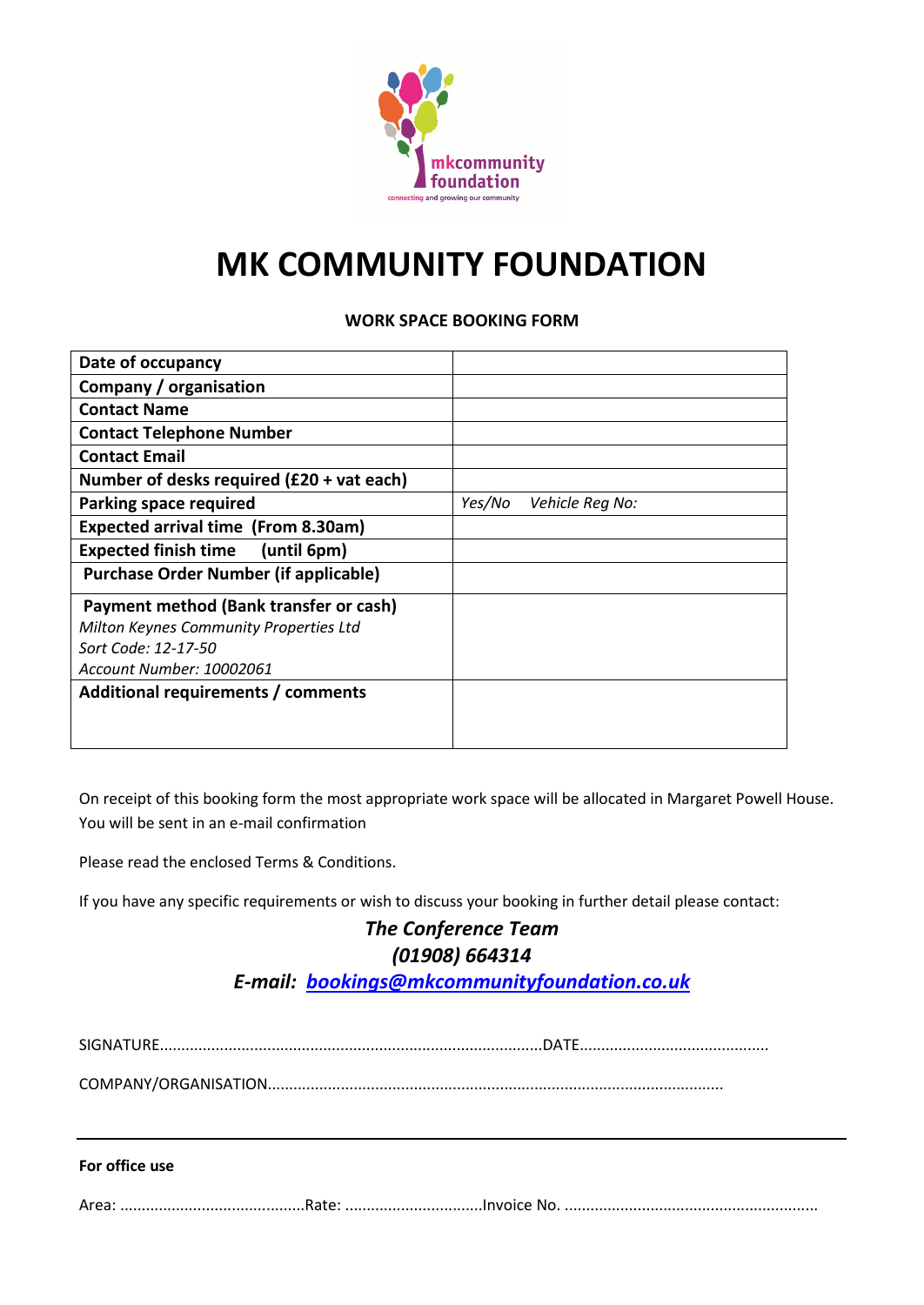## **MK Community Foundation Work space facilities Terms and Conditions**

- An invoice will be submitted at the time of booking and payment must be made prior to using the facilities. Payment can be made by bank transfer (preferred) or cash on arrival.
- All prices are exclusive of VAT, which will be added to the overall amount where applicable.
- Cancellations of less than 24 hours will still be charged.
- Please note that cancellation charges will also be subject to VAT. Changes in the level of VAT will take immediate effect.
- No more than 1 person can use the desk at any time. If a second person needs to work from the same area an additional booking will be required
- Social distancing must be acknowledged in the shared working areas and all clients must work only from their allocated desk space
- Face coverings should be worn in communal areas of the buildings i.e. toilets, breakout areas, corridors etc.
- Clients must adhere to all Covid-secure guidelines whilst using the building.
- Clients will have free use of the building wi-fi whilst using the facilities
- A parking permit can be issued if requested for *free* parking in the dedicated car park at the rear of Margaret Powell House. The permit *MUST* be displayed in the windscreen of the vehicle and will be valid from 8.30am – 6pm on that day only.
- MK Community Foundation accepts no responsibility for parking fines of any vehicle parked in the Margaret Powell or Acorn House car parks.
- MK Community Foundation accepts no responsibility for any damage or theft from vehicles using the Margaret Powell House or Acorn House car parks.
- MK Community Foundation Conference Facilities operate a no smoking policy in all areas of the building, car parks and other outside areas as signposted.
- In the event of an evacuation clients must leave the building via the nearest staircase and exit the rear of the building. The assembly point is on the path at the rear of the car park behind the building.
- All clients will be asked to sign in on arrival and sign out when they leave for fire regulations.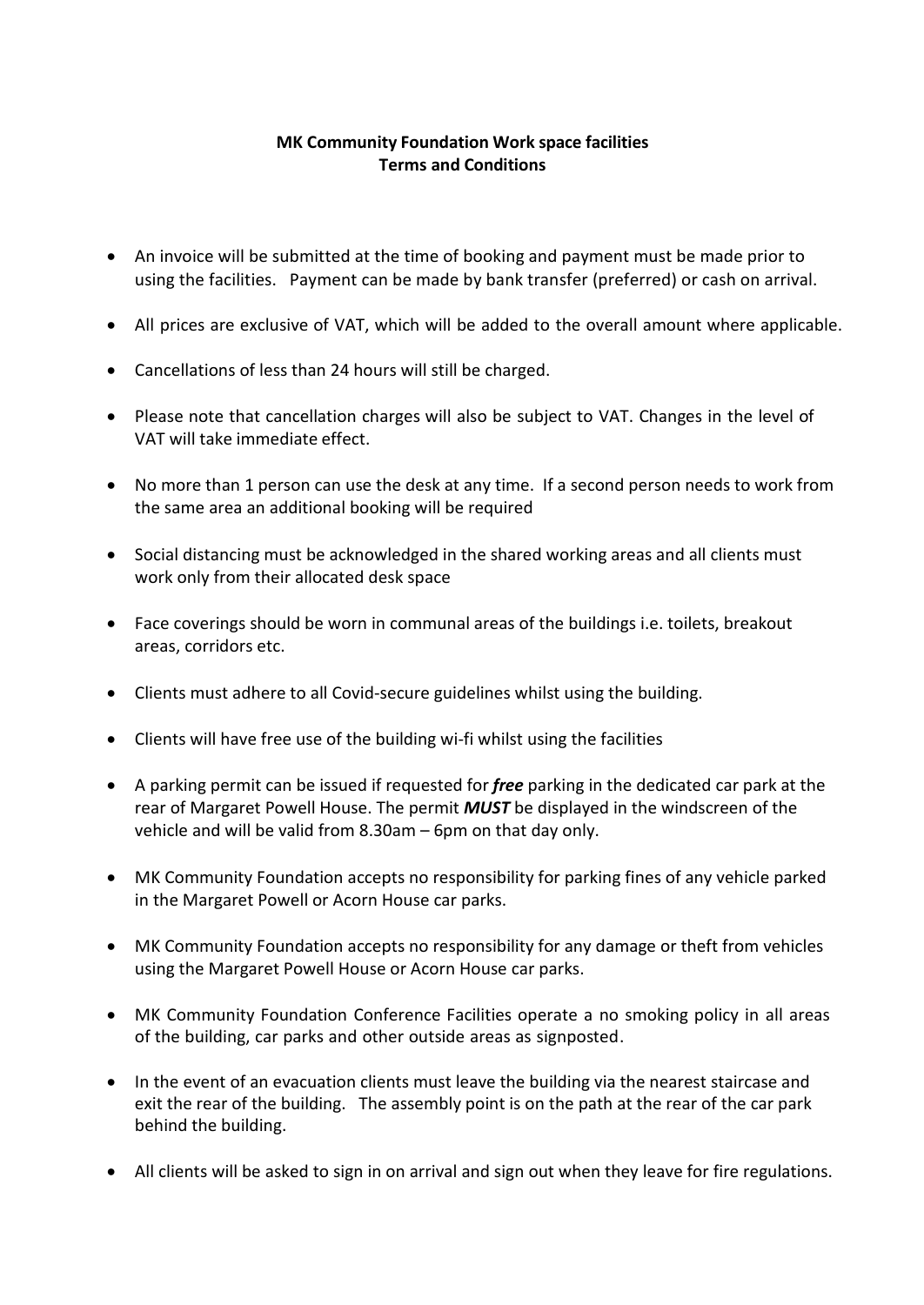- A completed booking form is required for each separate daily booking. These details will be retained during the Covid pandemic and any users of the facility will be notified immediately if any Covid cases are reported in the building
- Should any client receive a positive covid test, they should notify the building receptionist on 01908 664314 if they have been in the building in the previous 7 days.
- MK Community Foundation reserves the right to alter room layouts in order to comply with fire regulations and Covid-secure government guidelines.
- Should any behaviour or activities undertaken during a booking be deemed to be unacceptable to MK Community Foundation or tenants of either Acorn House or Margaret Powell House, the Conference Team reserves the right to terminate the use of the facility immediately with no refund of costs.
- MK Community Foundation accepts no responsibility for the property of persons using the facilities
- MK Community Foundation shall not be responsible for any injury which may be incurred by any persons using the facilities.
- No clients using the facilities may at any time enter any of the offices of tenants or any other part of Acorn House or Margaret Powell House without consent.
- MK Community Foundation may cancel the booking, without penalty to either party, if Acorn House or Margaret Powell House (or the meeting/conference rooms within) is closed due to fire, dispute with employees, alterations, by order of any public authority or any cause effecting the booking that is outside of our control; or if there is a change of ownership of the buildings; or if MK Community Foundation in it's sole discretion believes the client might prejudice the reputation of the MK Community Foundation or it's buildings. With respect to the above, MK Community Foundation will refund any advance payment made by the client and will have no further liability to the client.
- While every effort has been made to ensure the accuracy of all information, Milton Keynes Community Foundation does not accept liability for any errors or omissions and reserves the right to change information and description